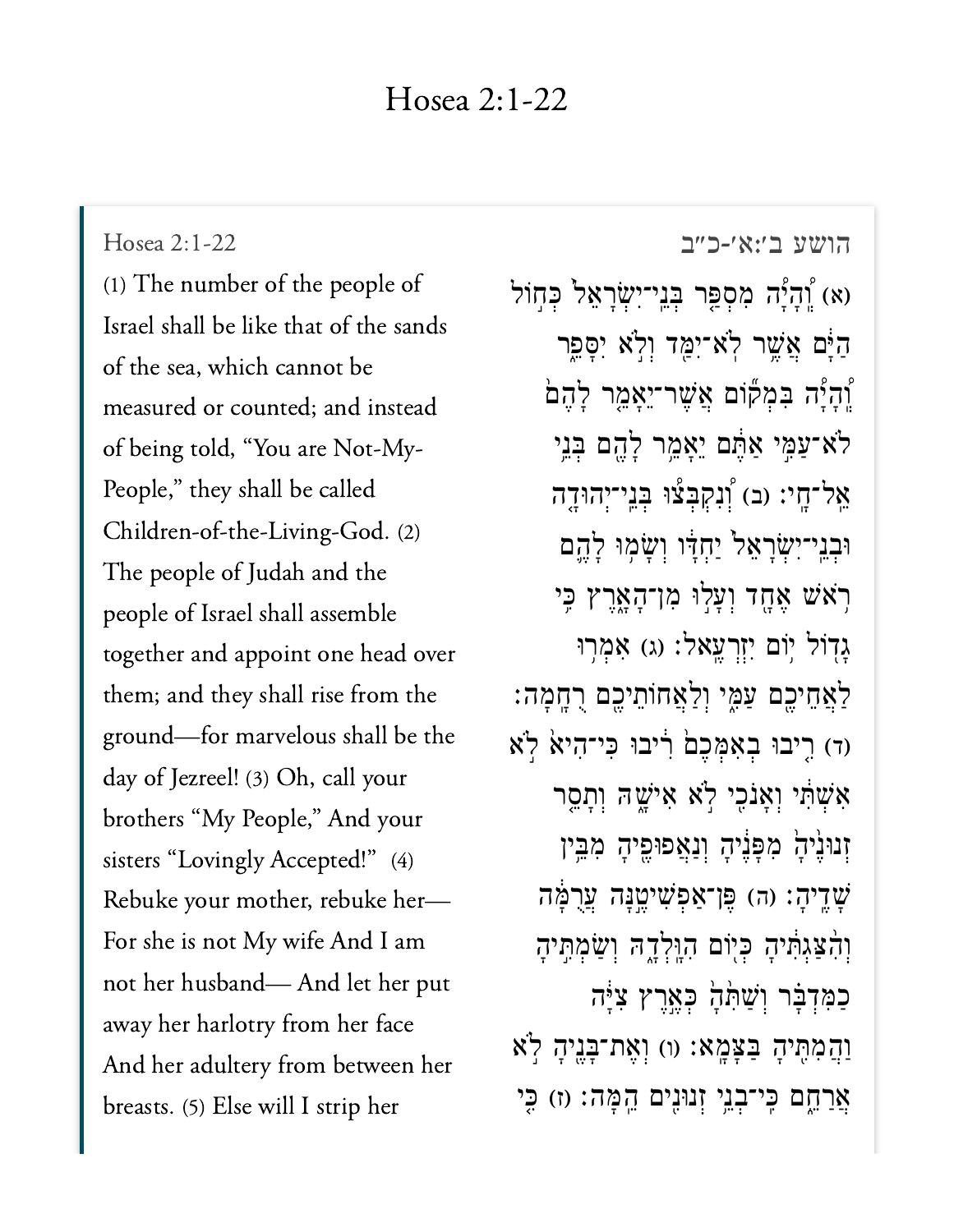naked And leave her as on the day she was born: And I will make her like a wilderness, Render her like desert land, And let her die of thirst.  $(6)$  I will also disown her children; For they are now a mother has played the harlot, Shemother has played the harlot, She that conceived them has acted shamelessly-Because she thought, "I will go after my lovers, Who supply my bread and my water, My wool and my linen, My oil and my drink." (8) Assuredly, I will hedge up her roads with thorns And raise walls against her, And she shall not find her paths. (9) Pursue her lovers as she will, She shall not overtake them; And seek them as she may, She shall never find them. Then she will say, "I  $\mathbf{H} = \mathbf{F} \mathbf{F} \mathbf{F}$ husband, For then I fared better<br>than now." (10) And she did not than now." (10) And she did not consider this: It was I who bestowed on her The new grain

ַיָּנְתַהֹ אִמָּ֫ם הֹבִישָׁה הוֹרָתָם כֵּי אֲמְרָׂה אֱלְכָּה אָחֲרֵי מְאֲהֵבָ<sup>ּוּ</sup> נֹתְנֵי ַלְחָמִי ּוּמֵימַׂי צָמְרֵי וּפְשָׁתִּ֫י שָׁמְנֵי וְּשָׁקִוְּיֵי: (ח) לָכֵן הְנִנִי־שָׂוּ אֶת־דַּרְכֵּךְ ּבַסִּירֵים וְג<u>ֶד</u>ִרְתִּי ֶאת־ְּגֵדָ֔רּה ּוְנִתיבֹוֶ֖תיָה ֹ֥לא ִתְמָֽצא׃ (ט) וְרִדְפָה אֶת־מְאֲהֱבֵיהָ וְלֹא־תַּשֶּׂיג אֹתָם וּבִקְשָׁתַם וְלֹא ְתְמְצָא וְאֲמְרָה אֱלְכָה וְאֲשִׂוּבָה אַל־אִיּשֵׁי הַרְאשׁׂוֹן כֵּי טִוֹב לֵי אַז ְמֶעֲתָּה׃ (י) וְהִיא לְא יָדְעָׁה בְּי ָאֲנֹכְ<sup>וֹ</sup> נָתֲתִּי לָ<sup>יָ</sup>ה הַדָּגֶן וְהַתִּיְרוֹשׁ וְהַיִּצְהָר וְכֶ֫סֵף הִרְבֵּיתִי לֵ֣ה וְזָהָ֑ב ַעֲשׂוּ לַבְּעַל: (יא) לָכֵן אָשׁוּב וְלַקְחָתֵּי דְגִנְי<sup>{</sup> בִּעָתּׁוֹ וְתִירוֹשֵׁי בִּמוֹעֲדָו וְהָצַלְתִּי <sub>ּ</sub>צְמְרִי וּפִשְׁתִּי לְכַסְּוֹת אֶת־עֲרְוָהָה׃ (יִב) וְעַתֱה ְאֲגַלֵּה אֶת־נַבְלָתָהּ לְעֵינֵי מְאֲהֲבֵיהָ וְאֶיֹשׁ לֹא־יַצִיִלֶ<sup>נָ</sup>ּה מִיָּדִי: (יג) וְהִשְׁבַּתְּי כָּל־מְשׂוֹשָׂה חַגָּה חַדְשָׁה וְשַׁבְּתֵּהּ וְכְל מֹוֹעֲדָה: (יד) וַהֲשָׁמֹּתִי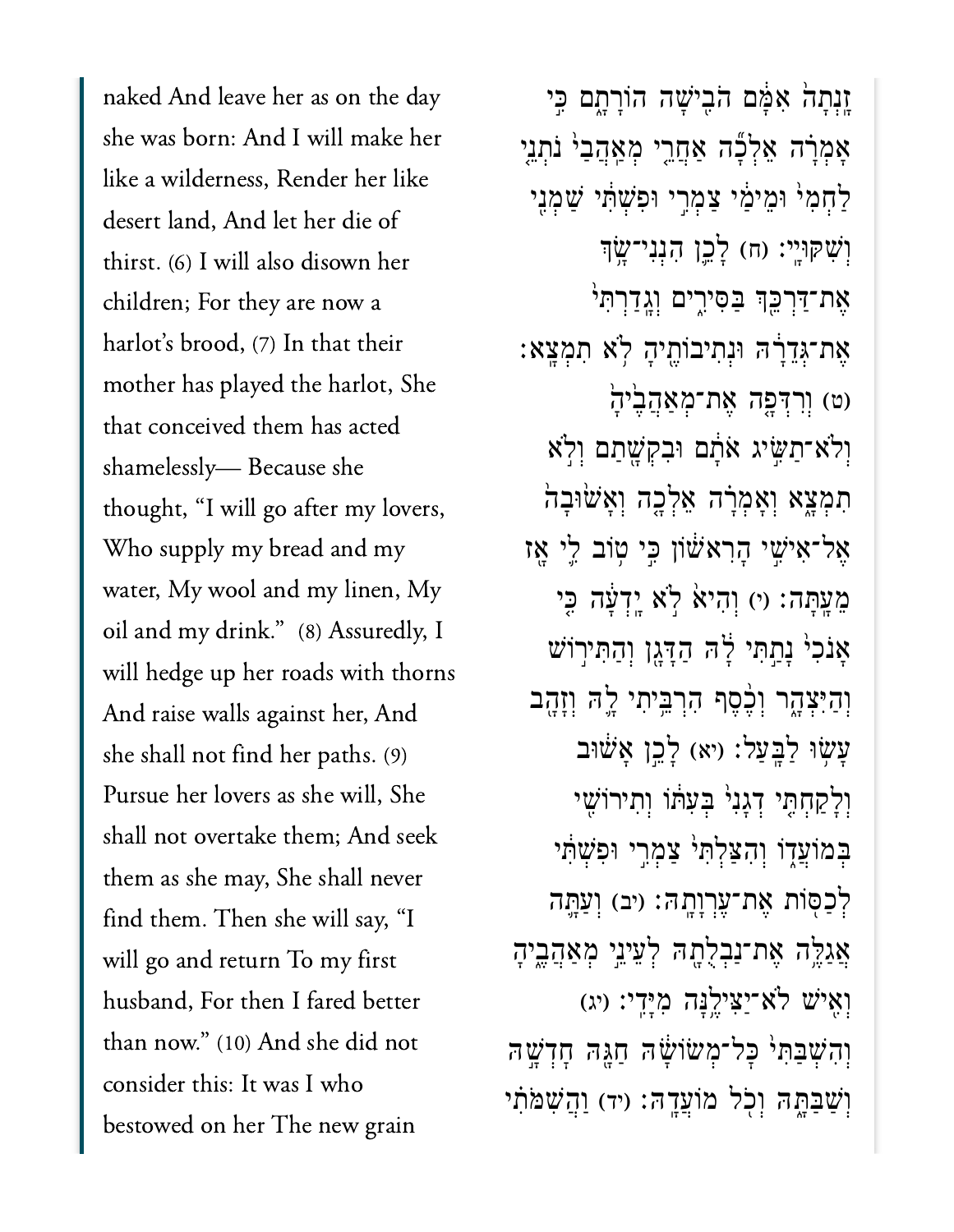and wine and oil; I who lavished silver on her And gold—which they used for Baal. (11) Assuredly, I will take back My new grain in its time And My new wine in its season, And I will snatch away My wool and My linen That serve to cover her nakedness. (12) Now will I uncover her shame In the very sight of her lovers, And none shall save her from Me. (13) And I will end all her rejoicing: Her festivals, new moons, and sabbaths-All her festive seasons.  $(14)$  I will lay waste her vines and her fig trees, Which she thinks are a fee She received from her lovers; I will turn them into brushwood, And beasts of the field shall devour them. (15) Thus will I punish her For the days of the Baalim, On which she  $d = \frac{d}{dt}$  and  $\frac{d}{dt}$  arrives and  $\frac{d}{dt}$  arrives and  $\frac{d}{dt}$  arrives and  $\frac{d}{dt}$  $\begin{array}{ccc} 0 & 0 & 0 \\ 1 & 1 & 1 & 1 \end{array}$ She would go after her lovers, Forgetting Me -declares the LORD. (16) Assuredly, I will speak

ַּגְפְנָהֹ וּתְאֱנָתָ֫תּ אֲשֶׁר אָמְרָ֫*ה* אֶתְנֶה ֵ֙הָּמ֙ה ִ֔לי ֲאֶׁ֥שר ָנְתנּו־ִ֖לי ְמַאֲהָ֑בי וְשָׂמְתֵּים לְיַּעַר וַאֲכָלֵתַם חַיֵּת הַשֶּׂדֵה: (טו) וּפַקַדְּחֶי עָלֶיהָ אֶת־יְמֵי ַהְבִעָּלִים אֲשֶׁר תַּקְטֶיר לָהֶם וַתֲעַד ּנִזְמָה<sup>ְיָ</sup>וְהָקִיָּיָתָהּ וַחֵּלֵךְ אֲחֲרֵי ְמַאֲהֶ֑ביָה ְוֹאִ֥תי ָׁשְכָ֖חה ְנֻאם־יהוה׃ (ס} (טז) לָבֶן הָגֶה אֲנֹכִ<sup>וּ</sup> מְפַתֵּיהָ וְהֹלַכְתִּיהָ הַמְּדָבֶר וְדִבַּרְתִּי עַל־לְבָּה׃ (יז) וְנַתֲתִּי לֵה אֶת־כִּרָמֶ֫יהָׂ מִשָּׁם וְאֵת־עֵמֶק עַכְוֹר לְפֵתַח תִּקְוֶה וְעֵנְתַה שַׁמַּה כִּימֵי ּנְעִוּרֵׂיהַ וּכְיִּוֹם עֲלוֹתֵֽה ֵמֶאֶרץ־ִמְצָֽרִים׃ )יח( ְוָהָ֤יה ַבִּיּׂוֹם־הָהוּאׂ נִאָם־יהוה תִּקְרָאֵי יִּאִי*ֹּ*שִׁי וְלֹא־תְקְרָאִי־לֵי עִוֹד בַּעָלִי: יט) וַהֲסְרֹתֵי אֶת־שָׁמְוֹת הַבְּעֲלֵים ּמְפִּיהָ וְלֹא־יִיַּכְרִוּ עָוֹד בְּשָׁמֵם: (כ) וְכַרַּתִּי לָהֱם בְּרִית בַּיִּוֹם הַהֹוּא עִם־חַיֵּת הַשָּׂדֵה וְעִם־עִוֹף הַשָּׁמַיִם ְוֶ֖רֶמׂש ָהֲאָדָ֑מה ְוֶ֨קֶׁשת ְוֶ֤חֶרב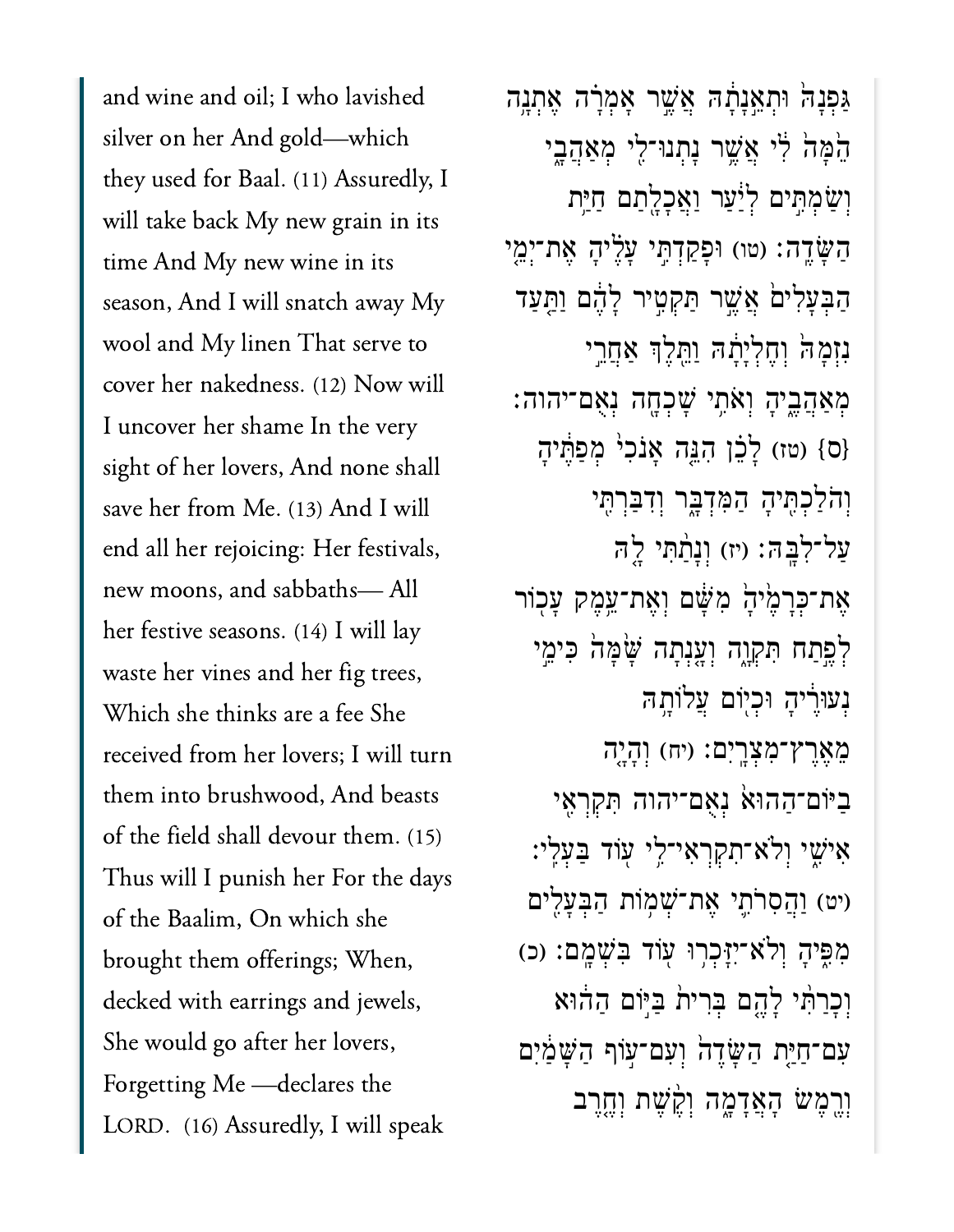coaxingly to her And lead her through the wilderness And speak to her tenderly. (17) I will give her her vineyards from there, And th<br>Valley of Achor as a plowland of Valley of Achor as a plowland of hope. There she shall respond as in the days of her youth, When she came up from the land of Egypt.  $(18)$  And in that day --declares the LORD-You will call [Me] Ishi, And no more will you call Me Baali. (19) For I will remove the names of the Baalim from her mouth, And they shall nevermore. be mentioned by name. (20) In that day, I will make a covenant for them with the beasts of the field, the birds of the air, and the creeping things of the ground; I will also banish bow, sword, and war from the land. Thus I will let them lie down in safety. (21) And I  $\begin{bmatrix} 11 & 0 & 0 \\ 0 & 0 & 0 \\ 0 & 0 & 0 \end{bmatrix}$ espouse you with righteousness and justice, And with goodness and mercy, (22) And I will espouse you

ֿוּמִלְחָמָהׂ אֶשְׁבִּוֹר מִו־הָאָדֶץ וְהִשְׁכַּבְתֶּים לָבֶטַח: (כא) וְאֵרַשְׂתִּיִךְ ּלִי לְעֹוֹלֶם וְאֵרַשְׂתָּיִךְ לִ<sup>וֹ</sup> בְּצֶדֶק וּבְמִ<sup>ּ</sup>שְׁפָּט וּבְחֶסֶד וְּבְרַחֲמִים: (כב) וְאֵרַשְׁתִּ<sup>י</sup>ִךְ לֵי בֶּאֱמוּנְֳה וְיָדֻעַּתְּ  ${p}$ אֶת־יהוה: {פ